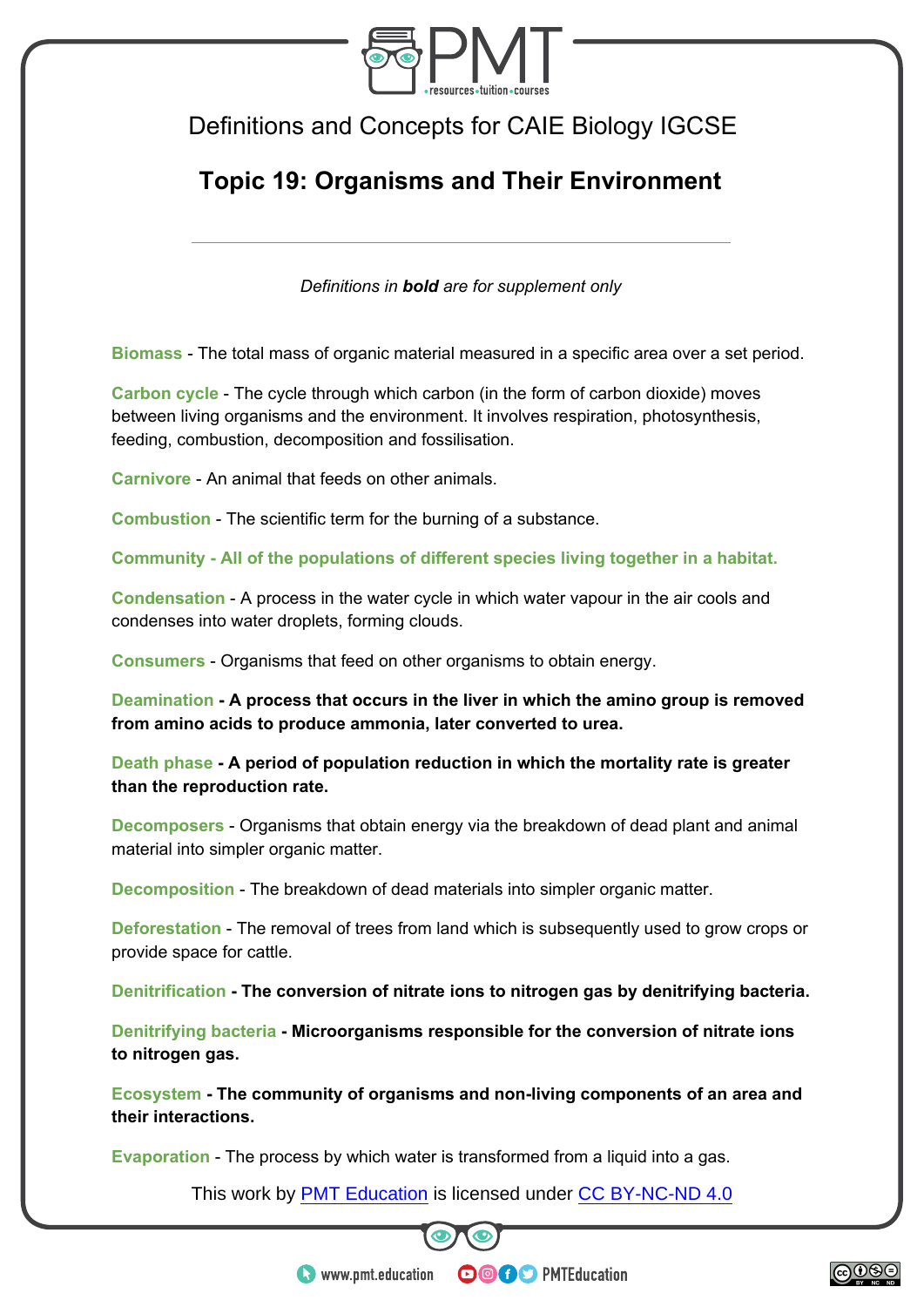

**Food chain** - Describes the feeding relationships between organisms and the resultant stages of biomass transfer. It takes the form:

producer  $\rightarrow$  primary consumer  $\rightarrow$  secondary consumer  $\rightarrow$  tertiary consumer

## **Food web - A diagram showing the interactions of different food chains.**

**Fossil** - The remains of dead organisms found in rocks which are millions of years old.

**Fossil fuel** - A fuel (e.g. coal, oil, natural gas) formed from the compression of carbon-containing plant or animal remains over millions of years.

**Fossilisation** - The process by which a fossil is formed.

**Herbivore** - An animal that feeds on plants.

**Ingestion** - The process by which organisms take food and drink into their bodies through the mouth. In a food chain, energy is transferred between organisms by ingestion.

**Lag phase - A period of slow population growth.** 

**Light energy** - The main source of energy input to biological systems that is harnessed from the sun. **Light energy is trapped by photosynthetic organisms and converted to chemical energy.** 

**Log phase - A period of rapid population growth, characterised by the birth rate exceeding the death rate. Also known as the exponential phase.** 

**Nitrification - The conversion of ammonium ions to nitrate ions by nitrifying bacteria. This takes place in two stages: ammonium ions are oxidised to nitrite ions; nitrite ions are oxidised to nitrate ions.** 

**Nitrifying bacteria - Microorganisms found in the soil responsible for the conversion of ammonium ions into nitrite and then nitrate ions.** 

**Nitrogen cycle - The cycle through which nitrogen moves between living organisms and the environment, involving four types of bacteria: decomposers, nitrifying bacteria, nitrogen-fixing bacteria and denitrifying bacteria.** 

**Nitrogen fixation - The conversion of atmospheric nitrogen gas into ammonia by nitrogen-fixing bacteria in the soil or root nodules of legumes. It can also occur via lightning.** 

**Nitrogen-fixing bacteria - Microorganisms responsible for the conversion of atmospheric nitrogen gas into nitrogen-containing compounds. They can be free-living or mutualistic.** 

**Over-harvesting** - The harvesting of a species (for food, materials etc.) resulting in a reduction in population numbers. This may lead to the species becoming endangered or extinct.

**OOOO** PMTEducation

 $\bullet$  www.pmt.education